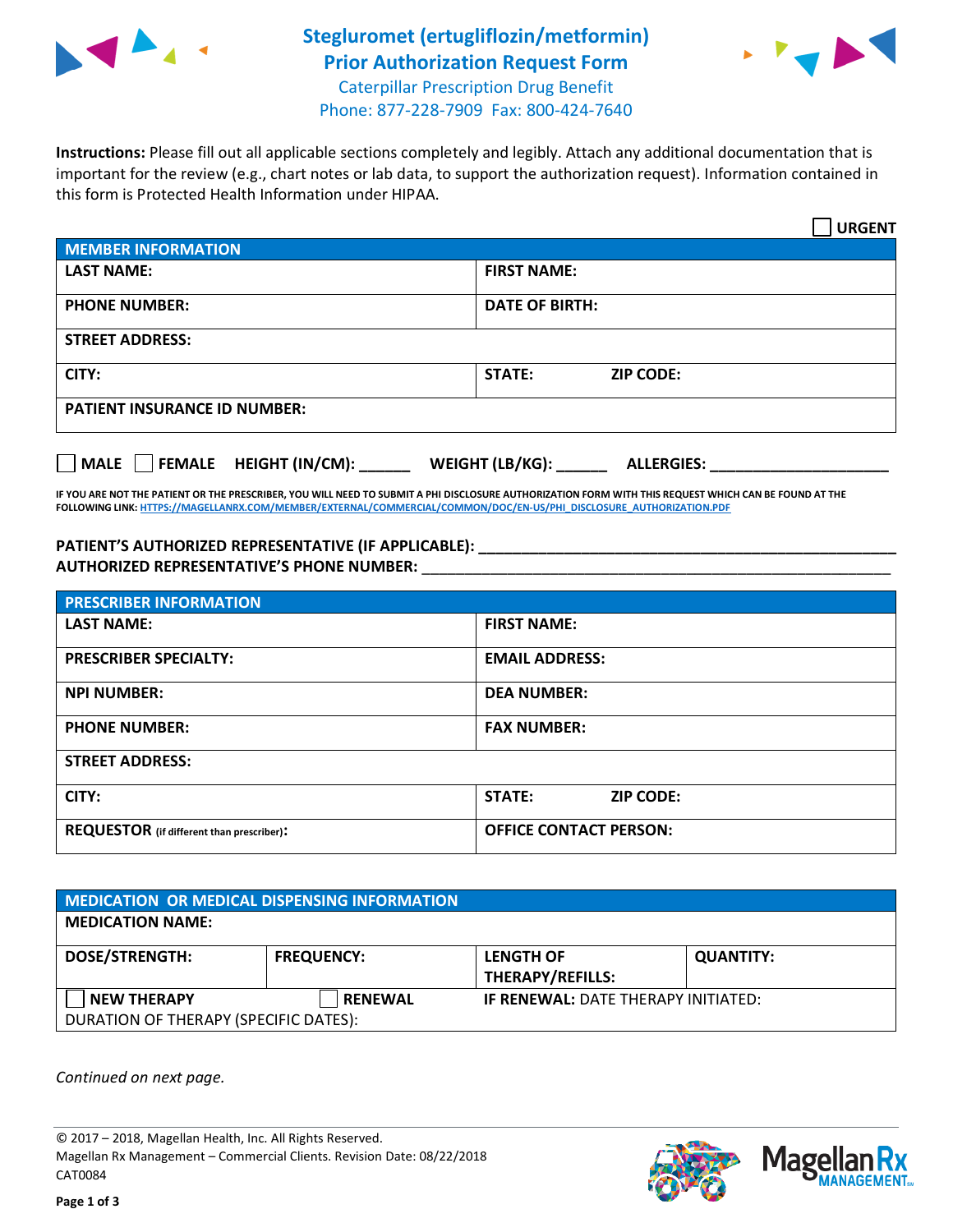



| MEMBER'S LAST NAME: NAME:                                                                                                                      | <b>MEMBER'S FIRST NAME:</b>                                                                                                                                                                                                                                                                                                  |                                                       |  |
|------------------------------------------------------------------------------------------------------------------------------------------------|------------------------------------------------------------------------------------------------------------------------------------------------------------------------------------------------------------------------------------------------------------------------------------------------------------------------------|-------------------------------------------------------|--|
|                                                                                                                                                | 1. HAS THE PATIENT TRIED ANY OTHER MEDICATIONS FOR THIS CONDITION?                                                                                                                                                                                                                                                           | YES (if yes, complete below)<br><b>NO</b>             |  |
| <b>MEDICATION/THERAPY (SPECIFY</b><br>DRUG NAME AND DOSAGE):                                                                                   | <b>DURATION OF THERAPY (SPECIFY</b><br>DATES):                                                                                                                                                                                                                                                                               | <b>RESPONSE/REASON FOR</b><br><b>FAILURE/ALLERGY:</b> |  |
| <b>2. LIST DIAGNOSES:</b>                                                                                                                      |                                                                                                                                                                                                                                                                                                                              | <b>ICD-10:</b>                                        |  |
| □ Type II diabetes<br>□ Other Diagnosis________________ICD-10 Code(s):____________                                                             |                                                                                                                                                                                                                                                                                                                              |                                                       |  |
| PRIOR AUTHORIZATION.                                                                                                                           | 3. REQUIRED CLINICAL INFORMATION: PLEASE PROVIDE ALL RELEVANT CLINICAL INFORMATION TO SUPPORT A                                                                                                                                                                                                                              |                                                       |  |
| *Please provide documentation.                                                                                                                 | Is the patient's estimated glomerular filtration rate (GFR) below 60 mL/min/1.73 m2?* $\Box$ Yes $\Box$ No                                                                                                                                                                                                                   |                                                       |  |
| Is the patient on dialysis? $\square$ Yes                                                                                                      | $\Box$ No                                                                                                                                                                                                                                                                                                                    |                                                       |  |
| months if the patient has not been on this treatment previously)?* $\Box$ Yes<br>*Please provide documentation                                 | Was the patient's hemoglobin A1C (HbA1c) 7.0% or greater prior to therapy (HbA1c must be taken within the past 6                                                                                                                                                                                                             | $\Box$ No                                             |  |
| *Please provide documentation.                                                                                                                 | Has the patient tried and failed metformin PLUS at least ONE of the following: A sulfonylurea (e.g., glimepiride,<br>glyburide or glipizide), and/or a meglitinide (nateglinide, repaglinide), or insulin?*                                                                                                                  | $\square$ Yes<br>$\Box$ No                            |  |
| *Please provide documentation.                                                                                                                 | Is the patient currently taking at least one of the following anti-hyperglycemic agents, such as metformin,<br>nateglinide, repaglinide insulin, glimepiride, glyburide, or glipizide?* □ Yes □ No                                                                                                                           |                                                       |  |
| physician feels is important to this review?                                                                                                   | Are there any other comments, diagnoses, symptoms, medications tried or failed, and/or any other information the                                                                                                                                                                                                             |                                                       |  |
| information is received.                                                                                                                       | Please note: Not all drugs/diagnosis are covered on all plans. This request may be denied unless all required                                                                                                                                                                                                                |                                                       |  |
|                                                                                                                                                | ATTESTATION: I attest the information provided is true and accurate to the best of my knowledge. I understand that<br>the Health Plan, insurer, Medical Group or its designees may perform a routine audit and request the medical<br>information necessary to verify the accuracy of the information reported on this form. |                                                       |  |
| Prescriber Signature or Electronic I.D. Verification:                                                                                          |                                                                                                                                                                                                                                                                                                                              | Date:                                                 |  |
| © 2017 - 2018, Magellan Health, Inc. All Rights Reserved.<br>Magellan Rx Management - Commercial Clients. Revision Date: 08/22/2018<br>CAT0084 |                                                                                                                                                                                                                                                                                                                              | <b>Magella</b>                                        |  |